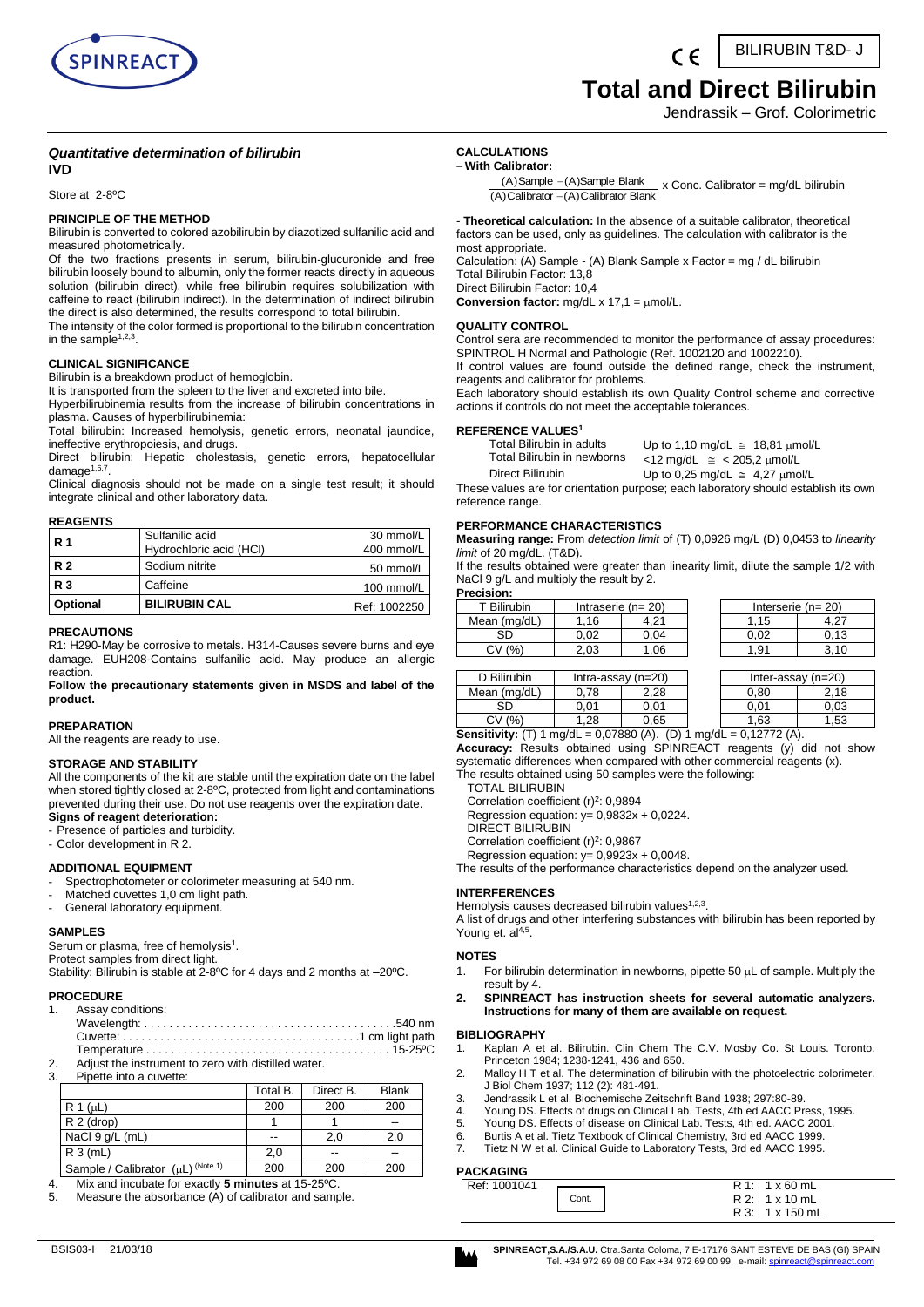

BILIRUBIN T&D- J  $\epsilon$ 

# **Bilirrubina Total y Directa**

Jendrassik – Grof. Colorimétrico

# *Determinación cuantitativa de bilirrubina*  **IVD**

Conservar a 2-8ºC

# **PRINCIPIO DEL MÉTODO**

La bilirrubina se convierte en azobilirrubina mediante el ácido sulfanílico diazotado midiéndose fotométricamente. De las dos fracciones presentes en suero, bilirrubin-glucurónido y bilirrubina libre ligada a la albúmina, sólo la primera reacciona en medio acuoso (bilirrubina directa) precisando la segunda la solubilización con cafeína para que reaccione (bilirrubina indirecta). En la determinación de la bilirrubina indirecta se determina también la directa, correspondiendo el resultado a la bilirrubina total.

La intensidad del color formado es proporcional a la concentración de bilirrubina presente en la muestra ensayada<sup>1,2,3</sup>.

# **SIGNIFICADO CLÍNICO**

La bilirrubina se origina por la degradación de la hemoglobina.

Es transportada del bazo al hígado y se excreta en la bilis.

La hiperbilirrubinemia es el resultado de un incremento de la bilirrubina en plasma. Causas más probables de la hiperbilirrubinemia:

Bilirrubina Total: Aumento de la hemólisis, alteraciones genéticas, anemia neonatal, alteraciones eritropoyéticas, presencia de drogas.

Bilirrubina Directa: Colestasis hepática, alteraciones genéticas y alteraciones hepáticas<sup>1,6,7</sup>.

El diagnóstico clínico debe realizarse teniendo en cuenta todos los datos clínicos y de laboratorio.

# **REACTIVOS**

| Opcional   | <b>BILIRUBIN CAL</b>                   | Ref:1002250             |
|------------|----------------------------------------|-------------------------|
| <b>R3</b>  | Cafeína                                | 100 mmol/L              |
| <b>R2</b>  | Sodio nitrito                          | 50 mmol/L               |
| <b>R</b> 1 | Acido sulfanílico<br>Ácido clorhídrico | 30 mmol/L<br>400 mmol/L |

# **PRECAUCIONES**

R1: H290-Puede ser corrosivo para los metales. H314-Provoca quemaduras graves en la piel y lesiones oculares graves. EUH208- Contiene ácido sulfanílico. Puede provocar una reacción alérgica.

Seguir los consejos de prudencia indicados en la FDS y etiqueta del producto.

# **PREPARACIÓN**

Todos los reactivos están listos para su uso.

# **CONSERVACIÓN Y ESTABILIDAD**

Todos los componentes del kit son estables hasta la fecha de caducidad indicada en la etiqueta del vial, cuando se mantienen los viales bien cerrados a 2-8ºC, protegidos de la luz y se evita la contaminación durante su uso.

No usar reactivos fuera de la fecha indicada.

**Indicadores de deterioro de los reactivos:**

Presencia de partículas y turbidez. Desarrollo de color en el R 2.

# **MATERIAL ADICIONAL**

- Espectrofotómetro o analizador con cubeta para lecturas a 540 nm.

- Cubetas de 1,0 cm de paso de luz.
- Equipamiento habitual de laboratorio.

# **MUESTRAS**

Suero o plasma libre de hemólisis<sup>1</sup>. Proteger de la luz. Estabilidad de la muestra: 4 días a 2-8ºC o 2 meses a –20ºC.

# **PROCEDIMIENTO**

| 1. Condiciones del ensayo:                                      |
|-----------------------------------------------------------------|
|                                                                 |
|                                                                 |
|                                                                 |
| 2. Ajustar el espectrofotómetro a cero frente a aqua destilada. |
| 3 Pinetear en una cubeta:                                       |

|                                               | <b>B.</b> Total | <b>B.</b> Directa | <b>Blanco</b> |
|-----------------------------------------------|-----------------|-------------------|---------------|
| R 1 (uL)                                      | 200             | 200               | 200           |
| R 2 (gotas)                                   |                 |                   | --            |
| CINA 9 q/L (mL)                               | --              | 2.0               | 2,0           |
| R3(mL)                                        | 2,0             | --                | --            |
| Muestra / Calibrador (µL) <sup>(Nota 1)</sup> | 200             | 200               | 200           |

4. Mezclar e incubar exactamente **5 minutos** a 15-25ºC.

Medir la absorbancia (A) del calibrador y la muestra.

#### **CÁLCULOS Con Calibrador:**

(A)Calibrador - (A)Blanco Calibrador  $(A)$ Muestra  $-(A)$ Blanco Muestra  $x$  Conc. Calibrador = mg/dL de bilirrubina

**-Cálculo teórico:** En ausencia de un calibrador adecuado, se pueden utilizar factores teóricos, solo como orientativos. El cálculo con calibrador és el más adecuado.

Cálculo: (A) Muestra – (A) Blanco Muestra x Factor = mg/dL de bilirrubina Factor Bilirrubina Total: 13,8 Factor Bilirrubina Directa: 10,4

Factor de conversión: mg/dL x 17,1 = µmol/L.

# **CONTROL DE CALIDAD**

Es conveniente analizar junto con las muestras sueros control valorados: SPINTROL H Normal y Patológico (Ref. 1002120 y 1002210).

Si los valores hallados se encuentran fuera del rango de tolerancia, revisar el instrumento, los reactivos y el calibrador.

Cada laboratorio debe disponer su propio Control de Calidad y establecer correcciones en el caso de que los controles no cumplan con las tolerancias.

# **VALORES DE REFERENCIA<sup>1</sup>**

| Bilirrubina Total en adultos                                          | Hasta 1,10 mg/dL $\approx$ 18,81 $\mu$ mol/L |
|-----------------------------------------------------------------------|----------------------------------------------|
| Bilirrubina Total en recién nacidos <12 mg/dL $\approx$ <205,2 µmol/L |                                              |
| Bilirrubina Directa                                                   | Hasta 0,25 mg/dL $\approx$ 4,275 $\mu$ mol/L |

Estos valores son orientativos. Es recomendable que cada laboratorio establezca sus propios valores de referencia.

# **CARACTERÍSTICAS DEL MÉTODO**

**Rango de medida:** Desde el *límite de detección* de (T) 0,0926 mg/dL (D) 0,0453 mg/dL hasta el *límite de linealidad* de 20 mg/dL (T y D).

Si la concentración de la muestra es superior al límite de linealidad, diluir 1/2 con NaCl 9 g/L y multiplicar el resultado final por 2.

| Precisión: | . |  |
|------------|---|--|
|            |   |  |

| Bilirrubina T | Intraserie ( $n = 20$ ) |      |      | Interserie ( $n = 20$ ) |
|---------------|-------------------------|------|------|-------------------------|
| Media (mg/dL) | .16                     |      | 1,15 | $+27$                   |
| SD            | 0.02                    | 0.04 | 0,02 | 0,13                    |
| ٬%۰<br>СV     | 2,03                    | 1.06 | 1.91 | 3.10                    |
|               |                         |      |      |                         |
| Bilirrubina D | Intraserie ( $n = 20$ ) |      |      | Interserie ( $n = 20$ ) |
| Media (mg/dL) |                         |      | 0.80 |                         |

| <b>Sensibilidad analítica</b> : (T) 1 mg/dL = 0,07880 (A). (D) 1 mg/dL = 0,12772 (A). |       |      |  |      |      |  |
|---------------------------------------------------------------------------------------|-------|------|--|------|------|--|
| CV (%)                                                                                | .28   | 0.65 |  | 1.63 | 1.53 |  |
|                                                                                       | 0.01  | 0.01 |  | 0.01 | 0.03 |  |
| IVICUID IIIU/ULI                                                                      | V. LO | 2.ZO |  | v.ov | 2.IO |  |

**Exactitud:** Los reactivos SPINREACT (y) no muestran diferencias sistemáticas significativas cuando se comparan con otros reactivos comerciales (x).

Los resultados obtenidos con 50 muestras fueron los siguientes:

BILIRRUBINA TOTAL

Coeficiente de correlación (r)<sup>2</sup>: 0,9894.

Ecuación de la recta de regresión: y= 0,9832x + 0,0224.

BILIRRUBINA DIRECTA

Coeficiente de correlación (r)<sup>2</sup>: 0,9867.

Ecuación de la recta de regresión: y= 0,9923x + 0,0048.

Las características del método pueden variar según el analizador utilizado.

# **INTERFERENCIAS**

La presencia de hemólisis disminuye el valor de bilirrubina<sup>1,3</sup>.

Se han descrito varias drogas y otras substancias que interfieren con la determinación de la bilirrubina<sup>4,5</sup>.

# **NOTAS**

- 1. Para la determinación de bilirrubina en neonatos, pipetear 50  $\mu$ L de muestra. Multiplicar el resultado obtenido por 4.
- **2. SPINREACT dispone de instrucciones detalladas para la aplicación de este reactivo en distintos analizadores.**

#### **BIBLIOGRAFÍA**

- 1. Kaplan A et al. Bilirubin. Clin Chem The C.V. Mosby Co. St Louis. Toronto. Princeton 1984; 1238-1241, 436 and 650.
- 2. Malloy H T et al. The determination of bilirubin with the photoelectric colorimeter. J Biol Chem 1937; 112 (2): 481-491.
- 3. Jendrassik L et al. Biochemische Zeitschrift Band 1938; 297:80-89.
- 4. Young DS. Effects of drugs on Clinical Lab. Tests, 4th ed AACC Press, 1995.
- 5. Young DS. Effects of disease on Clinical Lab. Tests, 4th ed. AACC 2001.
- 6. Burtis A et al. Tietz Textbook of Clinical Chemistry, 3rd ed. AACC 1999. Tietz N W et al. Clinical Guide to Laboratory Tests, 3rd ed. AACC 1995.

# **PRESENTACIÓN**

| <b>FRESENTAGIUN</b> |       |                      |
|---------------------|-------|----------------------|
| Ref: 1001041        |       | $R1: 1 \times 60$ mL |
|                     | Cont. | $R2: 1 \times 10$ mL |
|                     |       | R 3: 1 x 150 mL      |